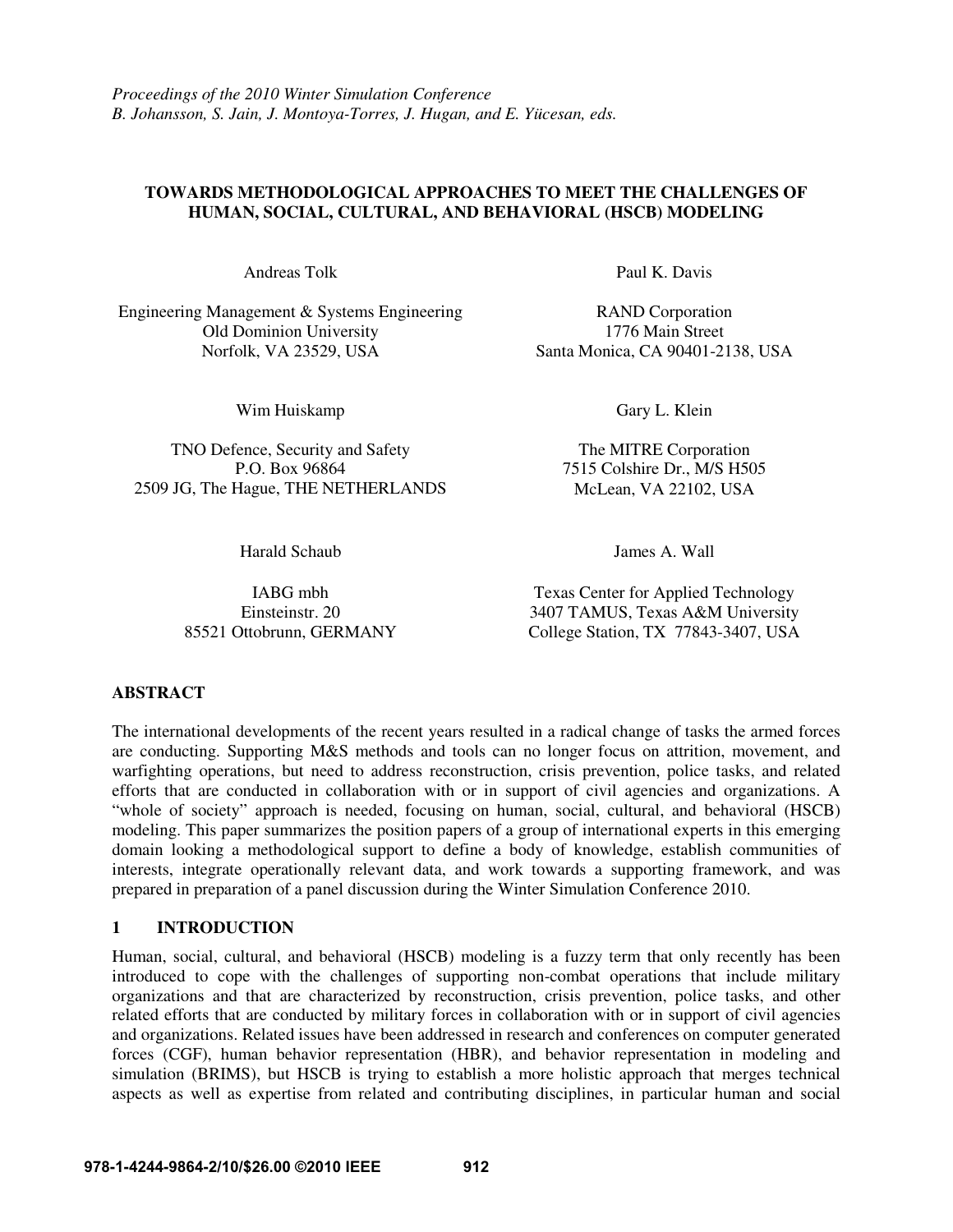sciences. The community did not yet establish a generally accepted definition. Scientific communities normally establish disciplines dealing with such new challenges by defining the body of knowledge (BOK) governing questions and applicable solutions.

Such an effort did not yet take place in the HSCB domain and many terms are overloaded and even contradictive. It is accepted, however, that in order to address training and analysis issues of the new spectrum of military operations a much broader approach that includes human and social sciences to derive non-attrition based models is needed. However, to support this activity, a common approach is needed; a community of interest must be established that brings experts of all relevant domains together. Some first experiments in this direction are described in (Garrett, Tolk and Bacon 2009).

 A term closely related to these efforts is "human terrain." Military forces are used to take terrain into consideration when planning and conducting their operations, as the environment significantly constraints the options of a decision maker. As traditional terrain influences movement and attrition, "human terrain" influences socio-psychological operations. Under the lead of the U.S. Army Training and Doctrine Command (TRADOC), human terrain ideas are developed to serve the joint community. The initial focus of human terrain is collecting and providing data about cultural and social aspects that potentially influence an operation and thereby enabling the decision maker to understand the highly complex local socio-cultural environment in which they are deployed and operating. Silverman (2007) already pointed out that such data needs to be used for new models as well. In operations in Iraq and Afghanistan, the U.S. Army is now deploying "Human Terrain Teams" that collect such data, but neither are such teams sufficiently modeled in current training systems to allow military decision makers to train their efficient use, nor are the data applied sufficiently well to support new simulation developments. A better understanding of concepts, doctrine, and data is needed, which must be part of the methodological approach on HSCB challenges searched for in the panel discussion supported by this paper.

Finally, it needs to be discussed if new models are needed, or if legacy models can be extended to close the capability gap identified by HSCB requirements. It is also possible to theorize about the use of a framework solution that would enable to compose new and existing services. How to build such a framework methodologically – using a bottom-up approach starting with technical agreements and interconnectivity standards, or using a top-down approach in which required necessary services and potential providers are derived from a conceptual model – is subject of ongoing research. As the domain of HSCB modeling is diverse in itself and uses models that are derived from very different hypotheses, in particular in the human and social domain, even a new M&S philosophy of multi-models may emerge that allows real multi-stage and multi-phase approaches composing multi-scope, multi-resolution, and multi-structure models (Yilmaz et al. 2007) to contribute to a solution – or at least a better understanding.

This paper has been prepared in support of the subject matter expert panel discussion on methodological Approaches to meet the challenges of HSCB modeling. Five internationally recognized experts in the HSCB domain were invited. All invited experts were asked to use the following four questions as guidelines to structure their inputs and ideas on what is needed in general and what the modeling and simulation (M&S) can produce in particular to better approach solutions to the new "whole of society" approach.

- *HSCB Knowledge:* The academic community understands the BOK as a comprehensive and concise representation of concepts, terms, and activities that make up a professional domain. What needs to make it into a BOK for HCSB modeling?
- *HSCB Community:* The need for a Social Science and Irregular Warfare Communities of Interest (COI) has been formulated in several forums dealing with HSCB challenges. What are the main issues you see for such a COI and what are your recommendations to establish such a COI? Do we need new organizations to manage this, or can existing organizations support this endeavor?
- *HSCB Data:* The United States are using so called "Human Terrain Teams" to collect data in new operational areas. How these teams operate and what kind of data they collect is captured in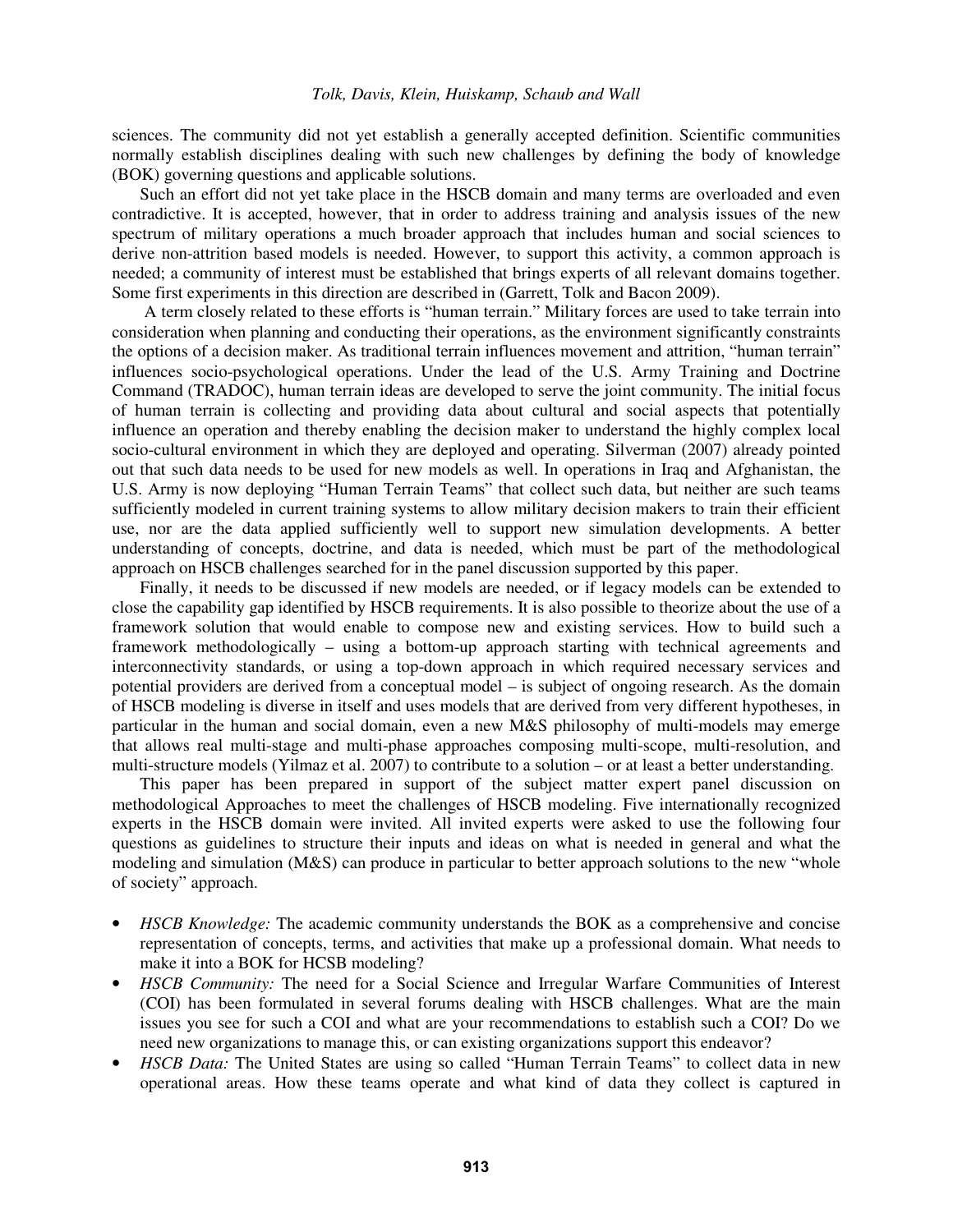handbooks. How can these data be used – if they are usable – to address challenges of HSCB modeling.

• *HSCB Models:* The NATO SAS- recommends a common IW framework that could be used to assess M&S and establish requirements is needed to address HSCB integration issues. Will it be possible to enrich current M&S solutions – such as JSAF, JCATS, and comparable national models used in the NATO training centers – with HSCB components and solutions; or are new approaches needed?

These questions were distributed as a guideline to support a structured and constructive discussion, but by no means were meant to limit the contributions of the invited experts. Furthermore, not all questions needed to be addressed.

The inputs collected from each expert have been compiled into the following five sections, leaving the contributions together to support better understanding of the expert approach reflected in the answers. The last section of this paper summarizes the main recommendations of the approaches.

## **2 IMPROVING THE BOK TO INNFORM MODELING OF COMPLEX OPERATIONS – INCLUDING IRREGULAR WARFARE (P. K. DAVIS)**

Modeling population-centric activities requires serious use of social science. Fortunately, the social science literature has a great deal to offer. However, the literature is fragmented along boundaries between academic disciplines, between basic and applied research, and between qualitative and quantitative research. Progress is being made in pulling the strands together and in what follows I draw specifically on RAND work to offer suggestions about the body-of-knowledge challenge, as also specified in (Davis 2009) and (Davis and Cragin 2009).

Realistically, the research base is not mature enough to support a *coherent* expression of the body of knowledge. The uncertainties and disagreements are profound, on both subject-area facts and even the nature of evidence and the appropriateness of different methodologies. Those hoping to find a nicely compiled body of knowledge that can be used to write computer models will be disappointed. Further, they will often find that there are multiple competing "theories." And, even if a particular "theory" is chosen, it will be found upon inspection to involve numerous variants and uncertainties. For example, someone decides to model the political behavior of some social entity (e.g., an ethnic faction within a particular country) with expected-utility theory. That would be only one approach, one very different from an approach based on the assumption of leader-follower behavior or an effort to represent the more emotional behavior of groups following significant events. Even if the expected utility approach *is* taken, however, *which* such approach is intended? Is "utility" calculated by considering only economic benefits? Does it allow for valuing group interests, and for altruism? If the answer is yes, implying that all are considered, then how do the several factors combine, and on what basis? The issues, then, here are not just "data" in the sense that traditional modelers think of, but the myriad of rules and algorithms that constitute the models themselves.

For the subject of complex operations it is a serious error to approach social-science issues as though there is or will soon be an agreed phenomenological model along with an agreed data base to feed it. Further, it would be a serious error to approach modeling with the notion of reviewing a number of competing "theories" and then down-selecting so as to choose the "best" of the alternatives, after which programming and the search for data could be undertaken. One reason is that, as social scientists often are wont to say, "Look, everything is context dependent; you can't have a general model." That is probably not true, but the general model, if one can be constructed, will be complex as discussed below.

There are some significant shortcomings of a "data" approach. If we had control of numerous parallel universes, we could run social-science experiments, collect data and infer empirical, data-driven "models" that could be used predictively (albeit with likely stochastic features). We don't and we won't (simulation experiments with agent-based models will become very important over time, but they are certainly not "empirical information" in the sense of observation of reality). They will improve over time, but the complexities of social behavior and the current state of the related modeling art suggest that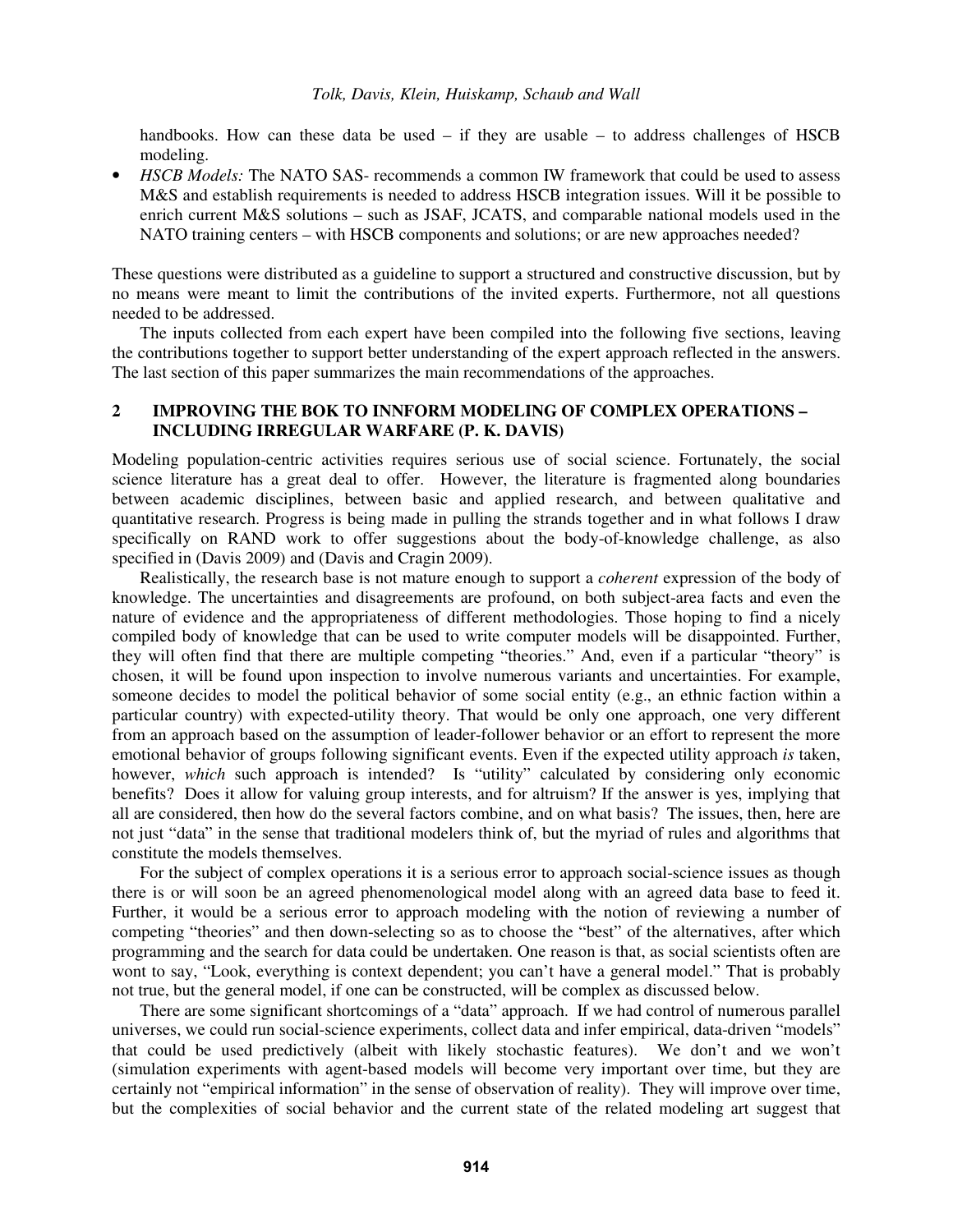progress will take many years. We do possess a good deal of historical data to draw upon for insights about, e.g., terrorism or insurgency, but the data usually refers to events in many different countries, times, and types of context, which makes valid inference a very dubious proposition. Only in a few instances do we have historical data for what can be thought of as natural experiments (e.g., events over time in the same or very similar contexts). Even if we had a good deal more for a region of interest (as might be possible with a very, very long insurgency and a dedicated effort to collect data sensibly), datadriven modeling has severe shortcomings with respect to reasoning. To mention an example familiar to military analysts with long memories, such data-driven modeling correctly predicted for many years that airpower's effects on campaigns would be relatively small in terms of direct kills (e.g., 0.25 kills per sortie). The model was correct—until it wasn't! In a small portion of the 1991 Gulf war, air forces demonstrated awesome killing power against concentrated mechanized forces on roads. That was an element of the military transformation that has already taken place. We would be wise to seek empirical data aggressively and consistently, but we should be very wary about using results of minimal-theory data-driven models for reasoning about strategy or for explaining observations. Theory and causal models are needed and, as in much of the history of science, the best use of data will often be to help infer and test models that can then be applied to a far greater set of cases than those on which we have empirical data. Using such models with exploratory analysis across uncertainty can greatly inform decisions even when data is sparse.

As recommended in (Davis 2009), we should consider starting with humbleness. For those of us concerned with *causal models*, which are extremely desirable for reasoning about strategy, one way to proceed is to go back to basics, characterizing the considerable knowledge that we have in informative but minimally pretentious terms. One method my colleagues and I have been involves what we call *factor trees.* Such diagrams can be focused upon by an entire group of people easily, and then debated and iterated in real time. It can quickly facilitate communication and substantive discussion that tends to be convergent rather than divergent. This virtue of simple diagrams will be well familiar to modelers and builders of software, especially those who appreciate the value of design.

More noteworthy is that the factor trees take a significant step toward reconciling and integrating competing "theories," i.e., moving toward a more general theory (at least in the sense of a conceptual framework). Considering the left-most branch of the tree dealing with motivations for support of terrorism, we see a number of potential motivations. These include religious fervor, economic gain, coercion and intimidation, the desire to be part of an exciting activity or group, or a sense of necessity such as defense against an occupier. Each is supported by different strands of the literature. In a discussion session showing these simultaneously, it is natural for participants to accept (perhaps grudgingly because they prefer a single-factor "theory") that any of the factors might dominate in some circumstances. Examples come to mind and people may quickly agree that, yes, Hamas' motivations for terrorism are different from those of al Qaeda. And, yes, even within the al Qaeda network there are those who are religiously driven and those who are not. "Truth" is not in deciding which single-factor theory is right, but in recognizing the multiplicity of pathways to the same result. This gives analytic meaning to "it all depends on context."

Another feature of the factor-tree methodology is that, where possible, it attaches "ands" and "ors" to distinguish among factors that are perhaps more or less *necessary* for the effect of interest and factors that may reinforce each other, substitute for each other, etc. This aspect of the approach is at best an approximation (exceptions can almost always be found for what seems to be an "and" connection), but approximations can be very useful. In particular, if some factors are at least potentially connected by "ands," it means that influencing any one of them *may* (i.e., with luck) undercut the effect. For example, one might be able to reduce terrorism by reducing motivations, the sense of legitimacy, the availability of mechanisms, or the sense of acceptability of costs. Conversely, seeing factors connected by "ors" reminds us forcefully to expect adaptations and substitutions. Our original factor-tree work emphasized a static view of the factors operating at a snapshot in time. It is also essential, however, to represent dynamics (as in ongoing work related to stabilization). Factor trees are akin to simplified, modular, hierarchical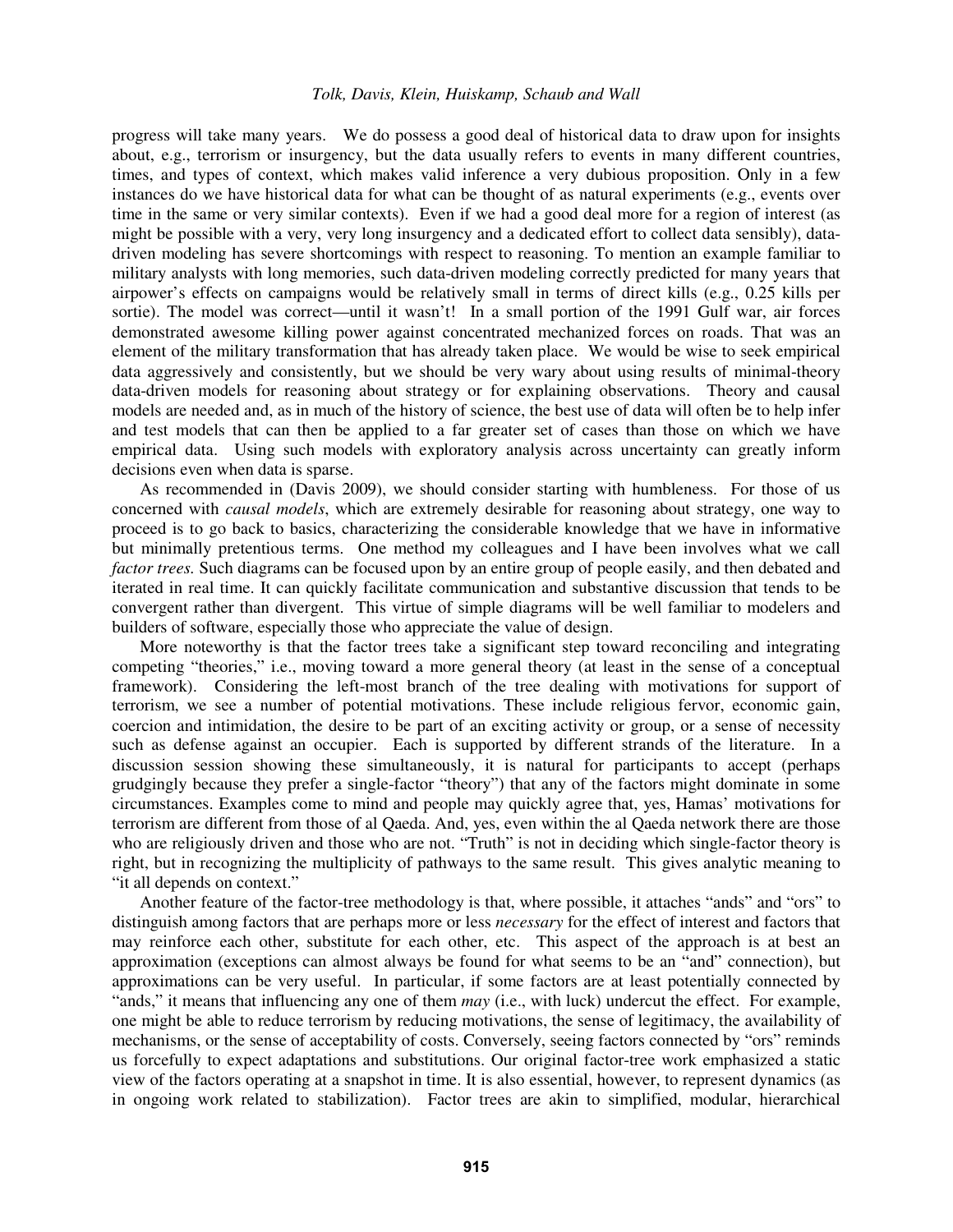influence diagrams used in representing system dynamics. Again, a good deal is known from social science about such dynamics (e.g., establishing security is a sine qua non for progress on economics) but often in only very approximate, qualitative ways. Our approach, then, has been to highlight the most important features in simple diagrams rather than to leap immediately to a full, detailed specification. First approaches are published in (Davis 2006), although the work has been enriched since this paper. Thus, we have used simple causal loops to show particular issues. And, in more ambitious work, we have used *multi-resolution* influence diagrams to characterize more complex matters, still in "bite chunks" that can be understood by a wide range of participants in discussion. We have also parameterized the inputs to allow such models to "run" and to be predictive, but only in the sense of exploratory analysis to understand the implications of the conceptual framework and to better understand the possibility space.

The U.S. Joint Staff has pursued a somewhat similar approach, developing a causal framework and MIT-style System Dynamics model to illustrate U.S. Counterinsurgency doctrine. A subsequent study expanded the framework and model to represent key dynamics in Afghanistan. The work has been done in the Joint Staff's Warfighting Analysis Division, with the doctrine work initiated by Colonel (ret.) Walter Barge and conducted by Captain Brett Pierson with PA Consulting. The Afghanistan study was conducted by Lieutenant Colonel Samuel Mowery with PA Consulting and briefed in theater by CAPT Pierson with more recent briefings by Commander Djamal Pullom.

My own view on the way ahead in providing an increasingly solid body of knowledge to be used in the modeling and simulation communities is, as discussed above, to start with great humility and simplicity, working deliberately to first identify what is actually known, representing that as simply as possible so as to maximize comprehensibility and communication. More detail can be added on a module-by-module basis over time, while preserving the ability to work at the higher levels of abstraction rather than succumbing to the allure of elaborate bottom-up models dependent on dubious lower-level algorithms and a host of unavailable and in some cases unobtainable "data." Increased ambitiousness could be manifested in baby steps. such as

- learning more about how to characterize *when* (i.e., the type of context) in which different factors have relatively more or less effect;
- working out "combining rules" at the nodes of factor trees, on a module-by-module basis with appropriate involvement of social scientists (rather than, say, specifying the algorithm and asking them for the constants of the equations, such as weighting factors);
- representing the node-by-node algorithms in simple terms such as logic tables or other forms of pseudo code;
- moving toward multi-resolution influence diagrams that maintain the apparent simplicity and comprehensibility while in fact incorporating more of the complexity, but while continuing to suppress less important interconnections and feedbacks (i.e., using approximations).

As it happens, my colleagues and I have considerable experience in using related methods over the years, although originally for developing alternative models of adversary reasoning so as better to inform strategy, see, e.g., (Kulick and Davis 2003). Finally, the image of where we are going should be of supporting *exploratory analysis under uncertainty and disagreement*, and supporting development of strategies that are flexible, adaptive, and robust—i.e., well hedged and designed to facilitate wise adaptation. This may seem a platitude until one realizes the dominance of the paradigm of merely considering uncertainties, making what seem to be the best judgments, but then plunging ahead *without* much hedging. It is quite possible to do much better. The recommendation here actually would have profound implications.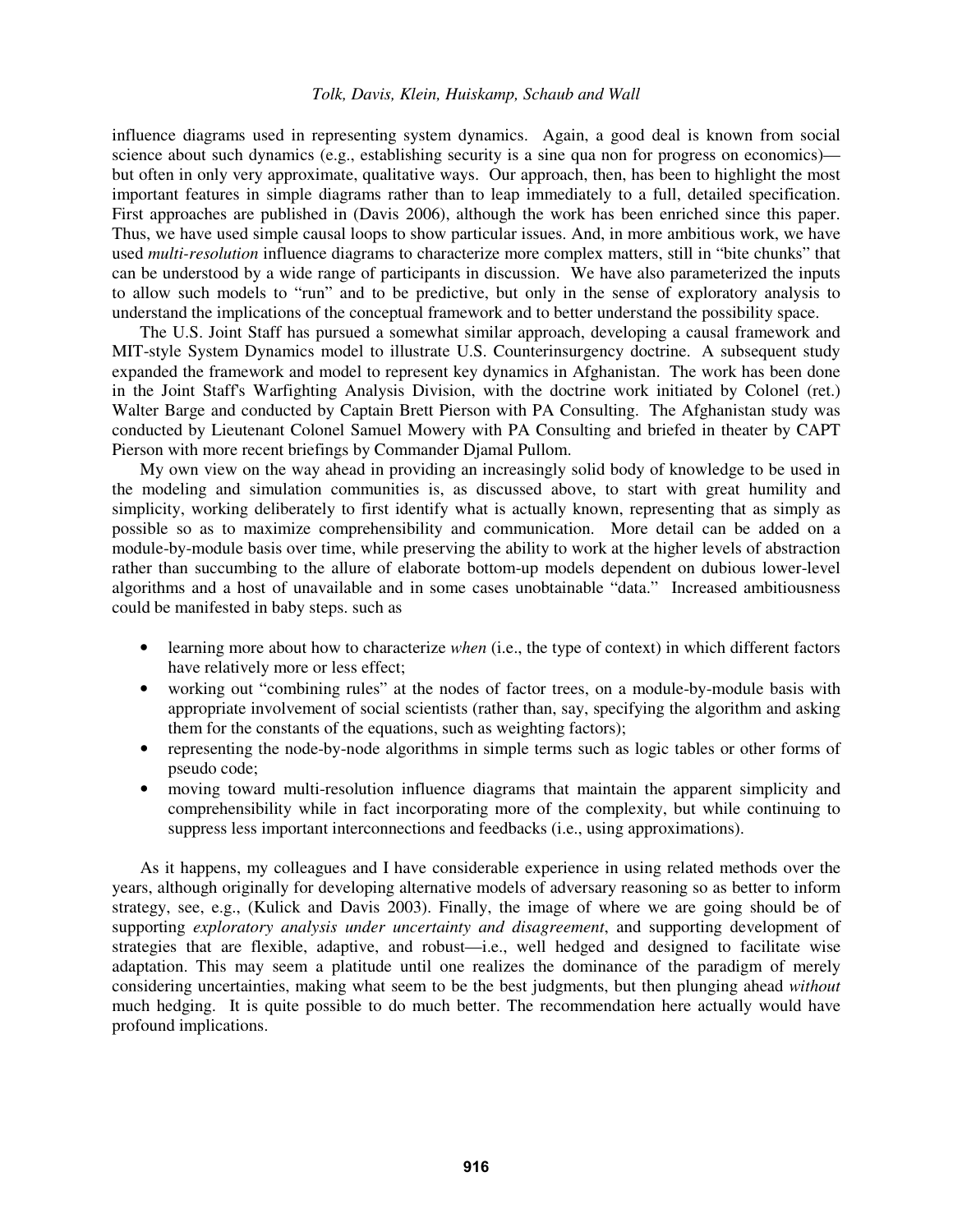#### **3 LESSONS LEARNED IN THE CONTEXT OF NATO (W. HUISKAMP)**

In practice, the BOK is the set of knowledge and skills that is deemed necessary and relevant for a person working in a specific domain. In established fields, the basic knowledge is typically acquired at a university and must then be maintained by the faculty. In the case of an emerging field like HSCB, we typically find that people from different backgrounds find each other and apply their multi-disciplinary background and experience to some new field emerging from common problems and interests. The challenge is to build on this baseline of individual efforts and develop new knowledge, understandings and experience. In the domain of HSCB modeling, we currently find experts from the social sciences and from information technology. This includes in particular 'soft' sciences like sociology, psychology and anthropology as well as 'technical' sciences like information and software architectures. In addition, the expertise of military subject matter experts (SME) is required that bring in knowledge about command and control (C2) and Course of Action planning processes. One of the first activities of interest to HSCB modelers that should be tackled to develop the BOK is to agree on definitions of the relevant players, their roles/responsibilities and their range of possible interactions (values and range of responses to stimuli or events). The results of this effort should furthermore be represented in a conceptual model (graphical, details in interaction diagrams, state machines with transitions, etc). This common conceptual model will facilitate communication between experts and model and simulation developers. Conferences, journals, books, etc., are good means to develop and maintain the BOK and furthermore support creating the desired and necessary COI.

The challenge with HSCB research (and most other areas of research) is to bring existing domains together rather than create a new domain from scratch. New organizations tend to build walls, compete for funding with existing activities and reinvent the wheel. It may take decades before existing knowledge from one domain filters through into a so-called new domain. The key to successful cooperation between domains is: define common objectives and acknowledge the specific expertise of all partners. In the case of NATO RTO, the topic of HSCB should be jointly tackled by experts from the HFM, SAS and NMSG panels, rather than result in separate study groups, symposia etc., as recommended in (Tolk 2009). The way ahead is to investigate the challenges, define common objectives and address these collectively and iteratively. First panel overarching activities have been successfully launched.

We need to recognize and understand the socio-cultural cues from the operational environment and use them in the decision making process. The conceptual model provides guidelines and identifies the attributes that represent the state of the HSBC system we are trying to understand. The data used to gain these insights should be based on empirical observations, not only on hypotheses. The collected 'human terrain' data should provide these attributes. In particular in collaborative environments as NATO the sharing of information is pivotal for the common success.

New modeling efforts are necessary to address HSCB challenges. The models mentioned in the questions are mainly kinetic in nature and deal with force deployment, self-defense, maneuvering, etc. The timescale of these models and the MOEs used to assess the results are different from the typical HSCB issues that we need to consider, as many socio-psychological effects take weeks, months, or even years before they become evident. For the near term it seems most appropriate to use separate yet interoperable models and visualization tools. Initially, much work will be needed to investigate issues like interoperability and correlation between the different models. Considering the fact that the HSCB models are less well understood they will also need more 'adjustments' based on experiences in the field. This will require analysts 'in theatre' to assess and update the models when they are to be used for decision support or training. It seems unlikely given the complexity of the HSBC problems that we can run predictive models. The value is in trying to develop a better understanding of what is going on (sense making) and what the possible range of (unexpected) effects is as a result of own actions.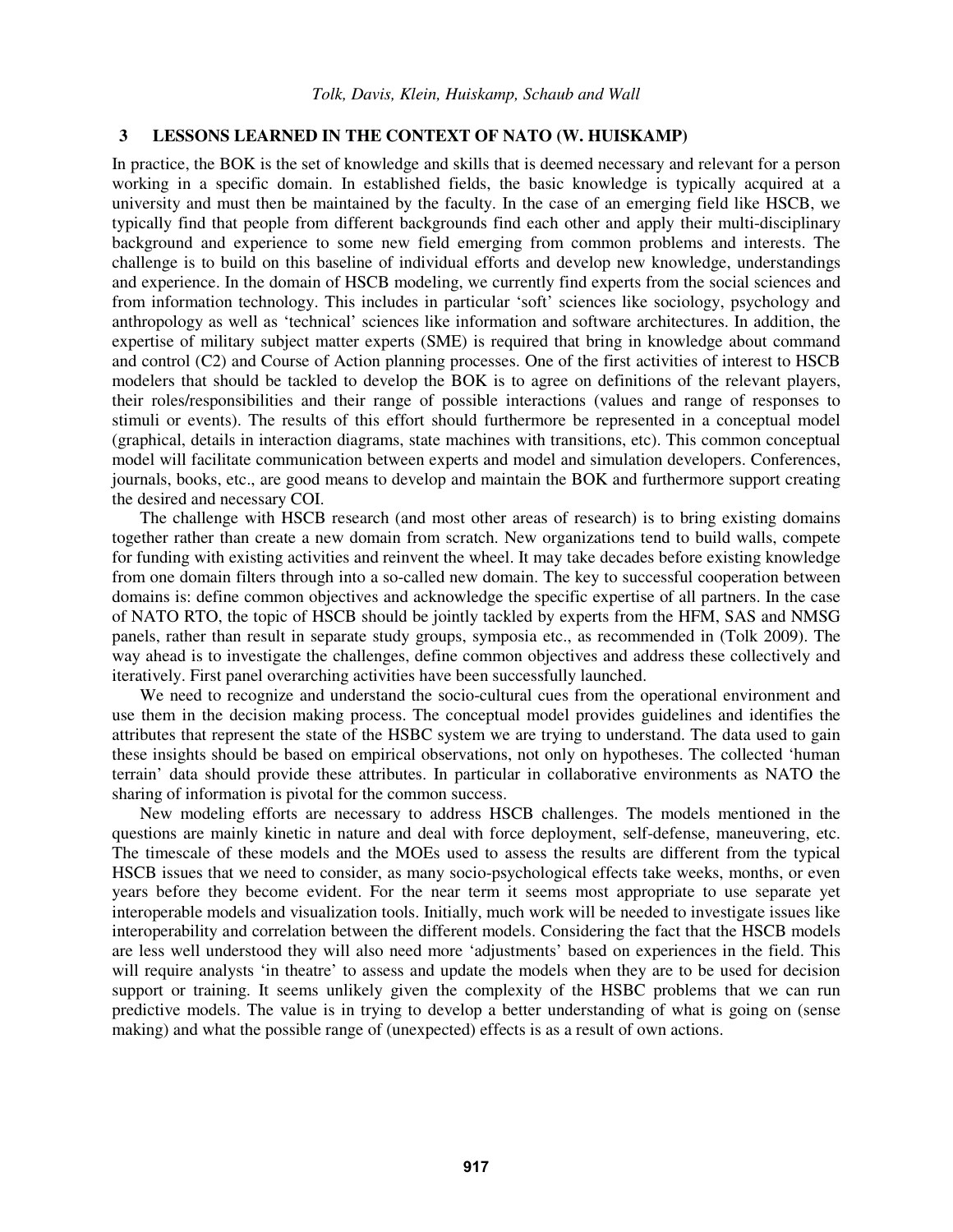### **4 THE ROLE OF EXPERTISE IN HSCB MODELS (G. KLEIN)**

The HSCB BOK must merge a wide range of expertise inputs. Figure 1 illustrates this wide range of expertise that needs to part of the body of knowledge to put HSCB models into operational usage. The process of using these models is one of human translation or transformation of information, from the realworld into the models, and out of the models into real-world implications. Not illustrated is the initial step of selecting the right models to help assess the situation at hand. Ultimately, this requires a synthesis of expert knowledge about the models, operations knowledge about the information requirements we are trying to answer, and subject matter expertise about the area of operations.



Figure 1: The Role of Expertise in HSCB Model Usage

For translating real-world data into the HSCB model world, almost invariably one must rely on people to bring their world knowledge and specialized expertise to bear.

For developing HSCB models, we rely on the expertise and methodologies of the various social sciences to assure us that these theories are the most descriptive and parsimonious explanations of available socio-cultural data. Subsequently, when translating these theories into computational models, social science expertise must be mixed with software engineering expertise to ensure a high quality translation – where the executable code is in fact an accurate expression of the theory.

For course of action planning under deep uncertainty one can shift from seeking optimality to seeking robustness. Robust planning uses exploratory modeling to forecast a landscape of plausible outcomes and then evaluates each outcome on its utility. This movement from optimal decision making to robust decision making is most significant. It is this shift in perspective that enables the most effective use of HSCB models. Consequently, expertise in this exploratory modeling use of HSCB models is crucial.

Determining the implications of the model results for the real-world situation needs modeling expertise (to understand the difference between changes in one agent versus another), psychological expertise to translate from the model to human constructs, and operations expertise to translate from human constructs into possible courses of action. Analyzing the feasibility of these courses of action requires additional operations expertise.

To support the usage of HSCB models in irregular warfare requires more than an informal community of interest. The integration of HSCB models into policy making, operational planning, or decision making will need to be a human collaborative process. It will need to choreograph a variety of expertise and organizations, which will need to be complemented by corresponding policies, procedures and information systems. A system of systems and an organization of organizations analogous to the Intelligence Community will need to be developed to operationally apply these models in an agile fashion and to have confidence in their contributions.

Information regarding local socio-cultural factors is needed at all stages of the military decision making process (MDMP) from initial analysis of the causes of threats or other adverse conditions,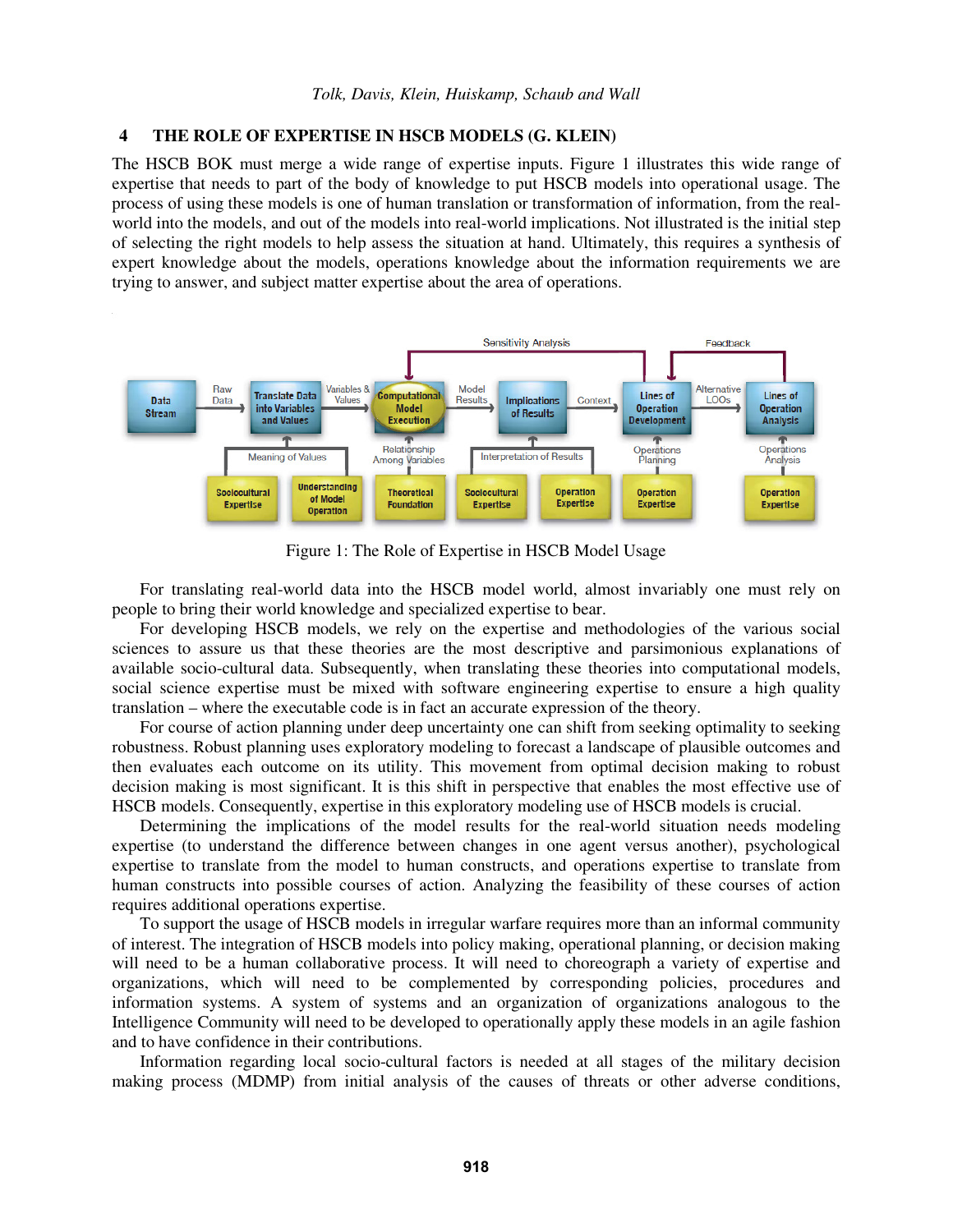through the development and evaluation of alternate lines of operation (LOO), and the selection and implementation of a solution.

In addition, socio-cultural expertise is essential for base lining the status quo prior to intervention and then measuring effects after course of action implementation. The use of HSCB models as illustrated in Figure 1, does not change this need but can provide a structured way, through the models and their data structures, of recording and maintaining some of this information. These models can also help establish what information is truly discriminating for choosing among available LOO. Thus, continual interaction between socio-cultural assets, those developing the HSCB-model-based decision support systems, and the battle staff personnel using those systems is essential to guide the introduction of HSCB modeling into operational usage.

In contexts like IW, HSCB modeling information's primary purpose is to inform battle staff activities. Accordingly, the data that supports these systems needs to be as reliable as any other information on which the battle staff depends. Therefore, adequate data collection, integration, verification, and analysis by qualified personnel are as essential regarding social science derived information as any other inputs to the MDMP.

Two issues need to be addressed regarding the need for a unifying framework. First is whether there is a need for integrating HSCB models into a federation of models to support analysis. This type of tight integration involving reciprocal interdependence between models and the exchange of data during execution is only feasible in a small number of cases. However, my position it that decision support and analysis support can be addressed through lighter integration approaches that do not require a unifying interoperability framework. A pooled interdependence can be achieved by executing models separately and mapping their results to a common metric. When coupled with a robust decision making process, this approach can identify, from the multiple model perspectives, lines of operation or courses of action that will succeed across the broadest swath of plausible futures. Second is whether we need a comprehensive data model or ontology that will be common to all HSCB models and analysis. The breadth of social science domains that contribute to HSCB modeling, and the breadth of applications that these models can support already have their own terminology and frames of reference. These frames of reference serve the purposes of the practitioners in these areas. Therefore a comprehensive standard terminology or ontology that serves all of their needs does not seem to be practicable My position is that what is needed is a core ontology to which HSCB contributors and users can map their own terminology, frames of reference and data models. Such a core ontology can provide a *Rosetta stone*, by which translation among the different frames of reference can be achieved. Procedures and organizations will need to be established to maintain this core ontology.

In summary, the first issue that arises in each step of HSCB operational usage is the need for multidisciplinary expertise. The process of using these models is one of human translation or transformation of information, from the real-world into the models, and out of the models into real-world implications.

Consequently, conscientious operational usage will require development of policies, procedures and information systems to guide people in this endeavor and to ensure that their activities are audited and documented. In addition, training and doctrine will need to be developed to ensure decision makers are sensitive to the capabilities and limits of using such models of operational planning and policy development.

Of all the concepts presented in this section, the movement from optimal decision making to robust decision making is most significant. It is this shift in perspective that enables the most effective use of HSCB models. Ultimately, this usage of these models can enable planning even under circumstances of deep uncertainty. They will support the identification of more robust courses of action and policies, which will inherently improve the success of our decision making.

### **5 ON THE NEED TO FOCUS ON THE HUMAN FACTORS (H. SCHAUB)**

Recent military documents of the Armed Forces increasingly focus on human being in mission planning, military operations and within the process of transformation. The impact of human factors in areas of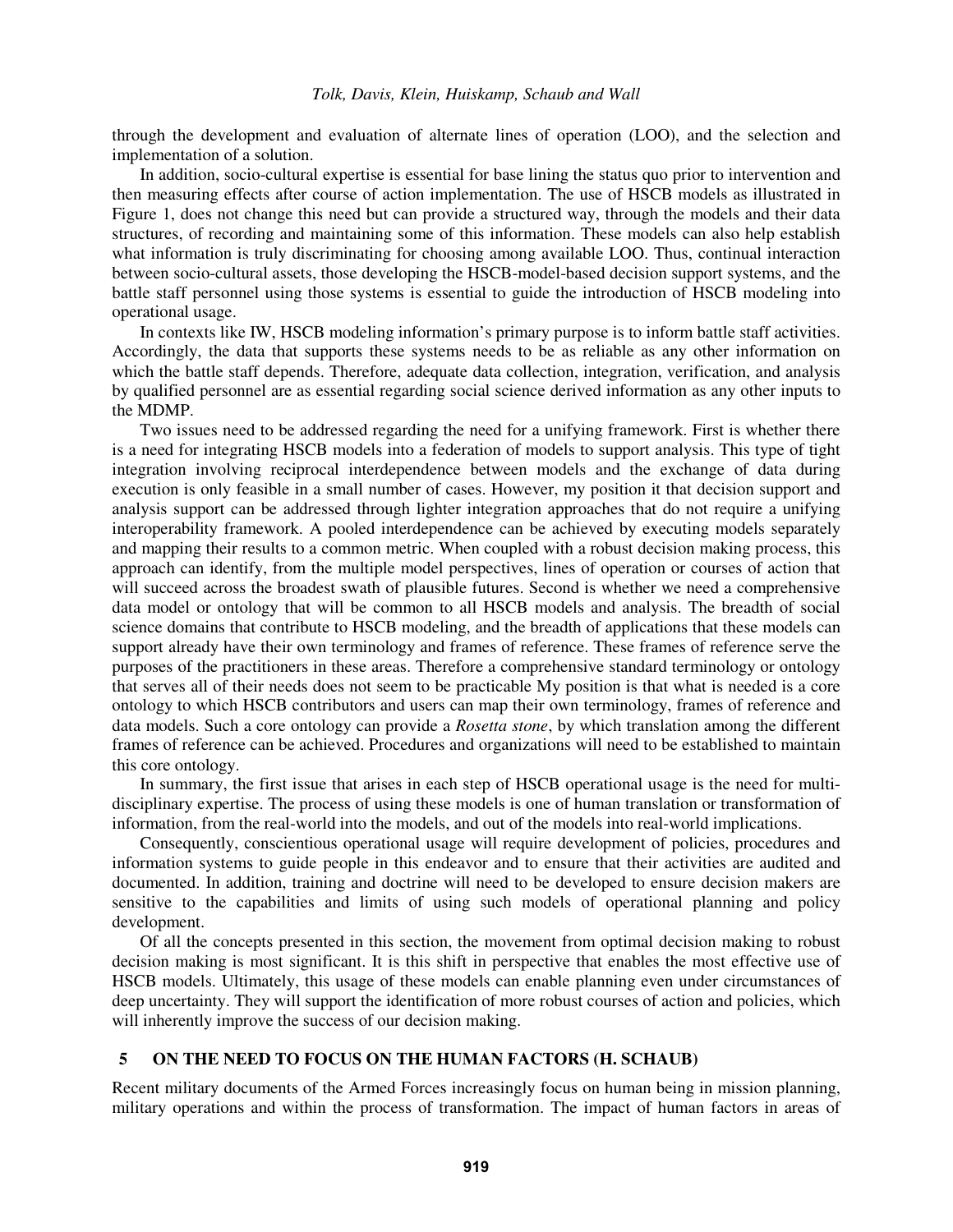military leadership, problem solving, threat assessment, and risk assessment is increasing especially in times of global threats and combined, network centric operations. Asymmetric threat confronts military personnel on all hierarchical levels with unfamiliar, yet unimaginable and unexpected environments and critical situations. There are no standardized solutions. Thus, the challenges for soft skills like thinking, planning and decision making are becoming more demanding.

Human scientists agree that mental and social processes take place in an environment characterized by complexity, uncertainty and continuous change. M&S activities to reproduce mental-social-technical systems have to account for these characteristics. The application of M&S methods helps to make complexity, uncertainty and continuous change understandable and thus manageable. Integrating methods, theories and results from different scientific disciplines, IABG provides multiple interactive simulation systems of human behaviour, including mental and social processes and phenomena.

The scientific field of cognitive modelling represents mental processes of human informationprocessing (perception, thinking, planning, and decision making). The field of psychonics analyzes additionally human processes and phenomena of motivation, emotion, social interaction, and communication beyond cognitive parameters to understand the phenomena of human informationprocessing. The methods of serious gaming are used to efficiently develop realistic and interactive 3D scenarios. The combination of cognitive modelling, psychonics, and serious gaming results in simulation systems with virtual and interactive "agents". The implementation is carried out with the focal point on four areas, which are supported by Human-Factors. The important personality traits for current missions go far in excess of what has been captured by the scope of the diagnostic investigation. Human-Factors-Assessment Tools measure and evaluate necessary skills, like the acquaintance with complexity and incertitude.

It is necessary to use simulations as operations training instruments, to enhance effectiveness and efficiency of military schooling and training. The aim is to train situations which go beyond traditional exercises because of their complexity and their novelty over the prior art (e.g. specific assault scenarios of an asymmetric threat) or which are more cost efficient mapped by using a simulation tool (e.g. 100 simulated hooligans in a crowd and riot control (CRC) training instead of 100 volunteers).

To become optimal prepared for an unknown, undetermined place of action, it is important to know, how the place looks like, which persons are there, how they interact and how they e.g. react to sanctions of the action force. In order to achieve this it is important to get this knowledge not only in an abstract way, but also to have moved oneself in the city or territory with their typical inhabitants and tested specific behaviours through preparation. Therefore it is useful to implement interactive 3D scenarios of concrete locations, which are animated with simulated realistic acting agents.

Analysis and debriefing can be effectively supported through simulation of the behaviour of involved parties. It is necessary to design, implement, and use interactive 3D scenarios of anticipated and bygone crisis situations, to enable the action forces to analyse the behaviour of the involved peoples and parties under different conditions in a realistic simulated environment.

Modern theories and simulation concepts enable us to let the demand for the human in the focus of model building and simulations not become an empty phrase, but to support the armed forces with scientifically tested and user friendly tools in the area of requirements of protagonists from assortment over training and up to missions themselves.

## **6 SELECTED COMPONENTS FOR AN HSCB ROADMAP (JAMES WALL)**

Regarding establishing a comprehensive and concise representation of concepts, terms, and activities it is important to gain an understanding as to how encompassing the body of knowledge related to HSCB modeling should be with respect to content. An HSCB BOK should support users ranging from novice to expert and from practitioner to researcher. As with any modeling endeavor there are issues associated with the specifics of the application domain and the technical means to model the desired aspects of the chosen domain to an acceptable level of fidelity. In the case of HSCB modeling the domain may represent a wide range of knowledge from a number of fields in the social sciences. Models that represent this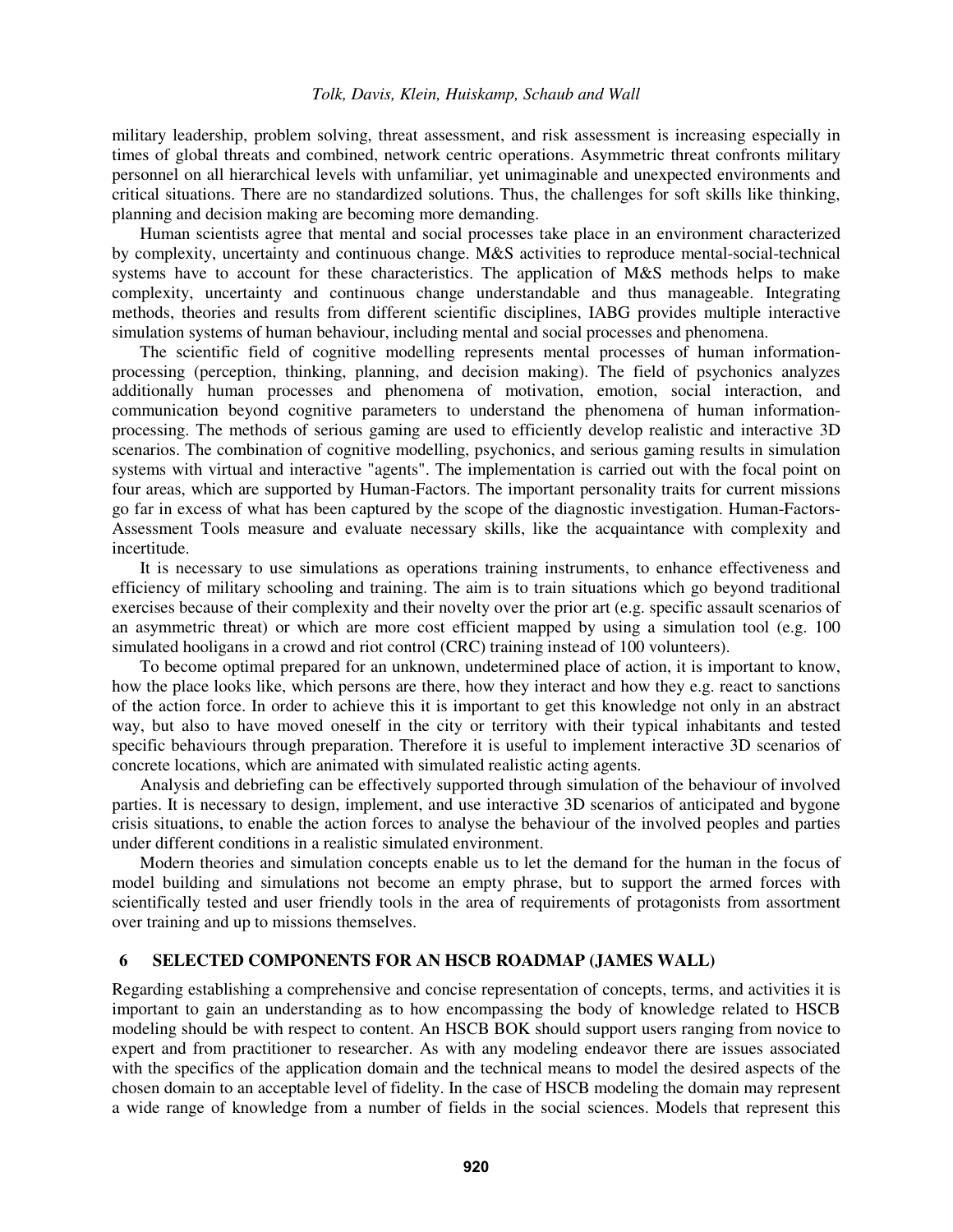domain knowledge will require both qualitative and quantitative methods. Because one purpose of the BOK is to provide the foundation for a common understanding, the diversity of disciplines needed to adequately represent models of populations and cultures strengthens the need for a BOK.

 One approach to building a common understanding is the development of an ontology to provide a formal representation of the concepts related to HSCB modeling and to characterize the relationships that exist among those concepts. This development process must include contributions from representatives of all relevant disciplines.

Initially, the main challenge in developing HSCB COI may relate to inclusiveness with respect to attracting and maintaining the full range of professionals from the social sciences and engineering disciplines necessary to advance HSCB modeling and simulation environments. The community needs to quickly establish and promote a common vocabulary and converge on a common set of goals. These communities that are about increased understanding of diverse cultures are themselves a diverse collection of cultures given the broad array of disciplines needed to move HSCB modeling forward. I think that it is important that existing organizations provide the management necessary to promote HSCB COI. Military operations represent a continuum of non-kinetic and kinetic engagements and the appropriate management structure providing oversight to M&S standards and methods for training and analysis the full range of military operations should not be compartmentalized.

If currently available data can be used to establish an empirical foundation for more methodological approaches needs to be discussed. The original goal of the "Human Terrain Teams" (HTT) was to acquire relevant, socio-cultural information and knowledge and incorporate it into the decision making process in order to increase operational effectiveness. At some point it was decided that the data collected by the teams would be useful in generating scenarios to drive simulations that would be based on key cultural model parameters as well as actual events, situations, and activities that occurred in the operational area during the data collection timeframe. In turn, the output of the simulations could be useful in assessing (or perhaps "tuning") the fidelity of current models like the Joint Non-Kinetic Effects Model given that the outcomes of real operations are known. A study focused on making this assessment is ongoing now and no results have been published at this time.

Given the idea for using HTT data to assess the quality of current socio-cultural models came after the data was collected, a number of misalignments exist in terms of having all model inputs being supported by real world data. It is important to understand the impact of this misalignment by conducting a thorough sensitivity analysis for those input variables not sufficiently supported by the HTT data. In the future, it would be more useful for determining the efficacy of current socio-cultural models if HTT team members were trained to describe regional factions in cultural model terms and value ranges.

To address the need for HSCB modeling support, simulations are being extended today to address HSCB issues in two ways –HSCB models are federated with existing simulations – as described in (Henry 2009) – and new modules are directly integrated into current simulations like OneSAF. NASA JPL's Joint Non-kinetic Effects Model (JNEM) is a supporting model that is integrated, or federated, within the Joint Land Component Constructive Training Capability (JLCCTC). As a federate, JNEM monitors and interacts with the entity-based ground combat and maneuver land-war models such as the Corps Battle Simulation (CBS), Joint Conflict and Tactical Simulation (JCATS), and Warfighter Simulation (WARSIM). JNEM funnels human-readable output to the training audience via the Independent Stimulation Module (ISM). JRAM implements the National Simulation Center's Regional Analysis Model (RAM) for cultural population dynamics and the TRADOC HUMINT methodology for population cooperation modeling. The integration of both JNEM into JLCCTC and the Hybrid IW/IED Network-Defeat Toolkit (HI<sup>2</sup>NT) model into One Semi-Automated Force (OneSAF) provide positive examples of enriching current M&S training exercise solutions with HSCB components. Overall, this approach is not a complete solution as there are still issues with mismatches in data fidelity and time resolution.

Another approach is to depart from the real-time training exercise mindset and pursue the development of standalone analytical simulators that extend beyond the traditional combat operations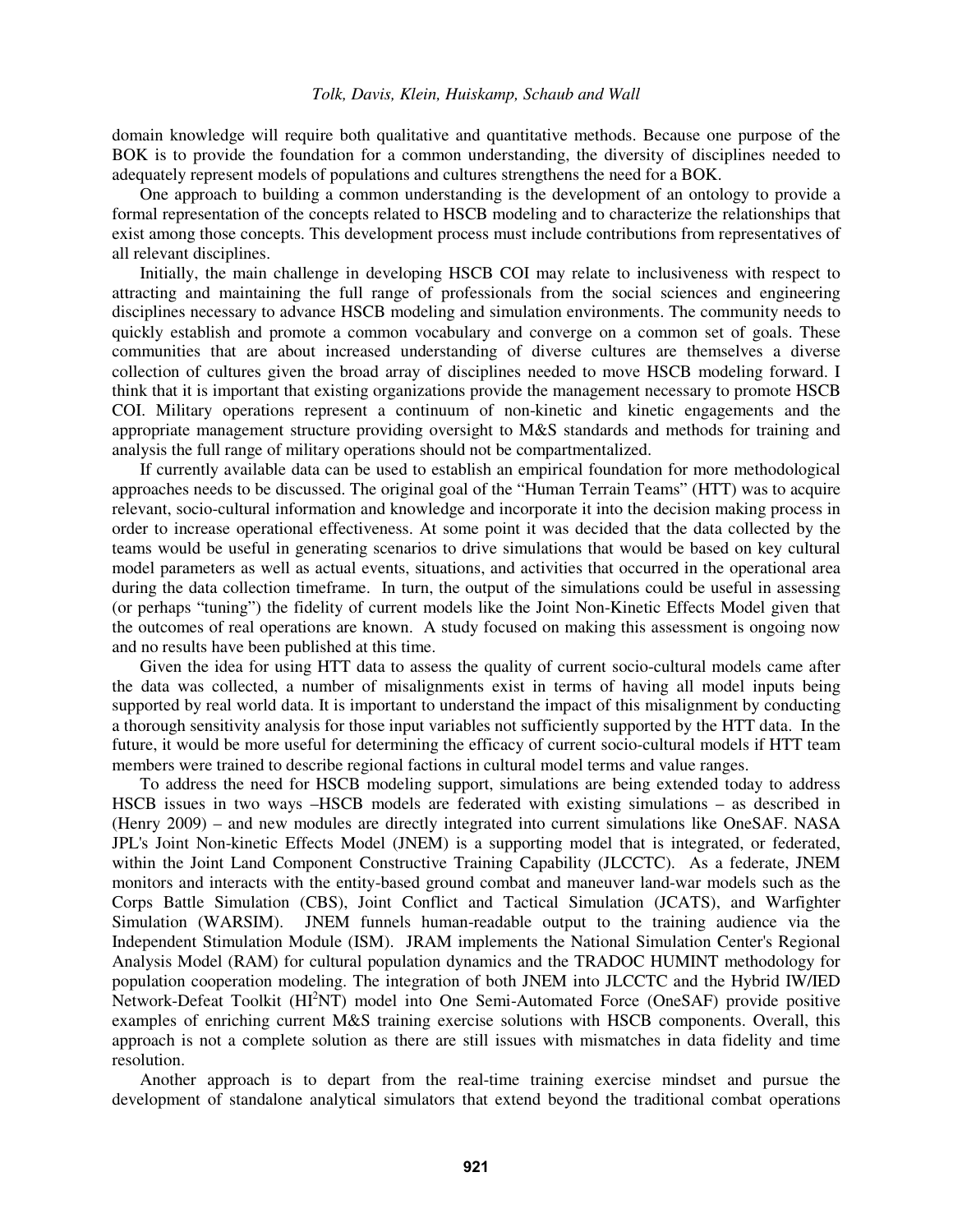focus of force-on-force models over short simulation timeframes. As real life military activities/decisions are coupled to political, economic and cultural interventions with impacts that take months or years to materialize, a new simulation paradigm may be in order. One such example is NASA JPL's development of Athena which integrates a civilian population model, political model, economic model and information model into a standalone analytical simulator application that models interactions and allows situations to evolve over months to years.

#### **7 SUMMARY**

The new domain of HSCB modeling has initially been driven by the accomplishments of individuals and is gaining more and more interest within the M&S community. In order to be successful, the various approaches must be captured contributing to a better methodological approach.

 On the technical side, it is highly unlikely to be able to address all problems with one common approach. It is much more likely that the multi-simulation approach based on multi-resolution, multistage, and multi-models envisioned by Yilmaz et al. (2007) needs to be exploited to support the analysis of these multi-facetted challenges we are faced with as a community. Furthermore, integration methods are needed allowing to utilize the models we already use successfully.

 Methodologically even more demanding is the observation that HSCB is a conceptual challenge that needs to be addressed on the modeling level. Technical solutions will become valuable enablers, but they will not contribute to a better understanding. It is in particular possible that we need to "get back to the drawing board" to get a better understanding of the problem and possible solutions. Identifying the right members of a COI to contribute to the HSCB BOK remains the main issue. A common terminology to discuss different contributing worldviews, not to be confused with a common model to deal with all challenges, is the first step in this process. We need the diversity of approaches to cope with the diversity of analytical challenges.

 The panel discussion during the conference of these proceedings will hopefully successfully contribute to setting a necessary research agenda.

### **REFERENCES**

- Davis, P. K. 2006. A Qualitative Multiresolution Model for Counterterrorism. *Proc. SPIE,* International Society for Optical Engineering, Vol. 6227 (paper 15)
- Davis, P. K. 2009. Specifying the Content of Humble Social Science Models. *Proc. Summer Computer Simulation Conference,* July 13-16, Istanbul, Turkey, pp. 452-461
- Davis, P. K., and K. Cragin (Eds.). 2009. *Social Science for Counterterrorism: Putting the Pieces Together.* MG-849. Santa Monica, CA: RAND
- Garrett, R. B., A. Tolk, and T. J. Bacon. 2009. Exploring Effective Methods for Modeling a Comprehensive Approach to Political, Military, Economic, Social, Information, and Infrastructure (PMESII) / Human, Cultural, Social, Behavior (HSCB) Community of Interest (COI). *Proc. Winter Simulation Conference*, Dec 13-16, Austin, TX, pp. 2860-2866
- Henry, H. 2009. A Non-Kinetic Effects Federate for Training Simulations, *Journal of Defense Modeling and Simulation* 6(3):112-119
- Kulick J., and P. K. Davis. 2003. *Modeling Adversaries and Related Cognitive Biases*. RP-1084*.* Santa Monica, CA:RAND
- Silverman, B. G. 2007. Human Terrain Data What shall we do with it? *Proc. Winter Simulation Conference*, Washington, DC: Dec 9-12; pp. 260-265
- Tolk, A. 2009. Emerging M&S Challenges for Human, Social, Cultural, and Behavioral Modeling. *Proc. Summer Computer Simulation Conference,* July 13-16, Istanbul, Turkey, pp. 462-469
- Yilmaz, L., T. Ören, A. Lim, and S. Bowen. 2007. Requirements and Design Principles for Multisimulation with Multiresolution, Multistage Multimodels. In *Proceedings of the 2007 Winter*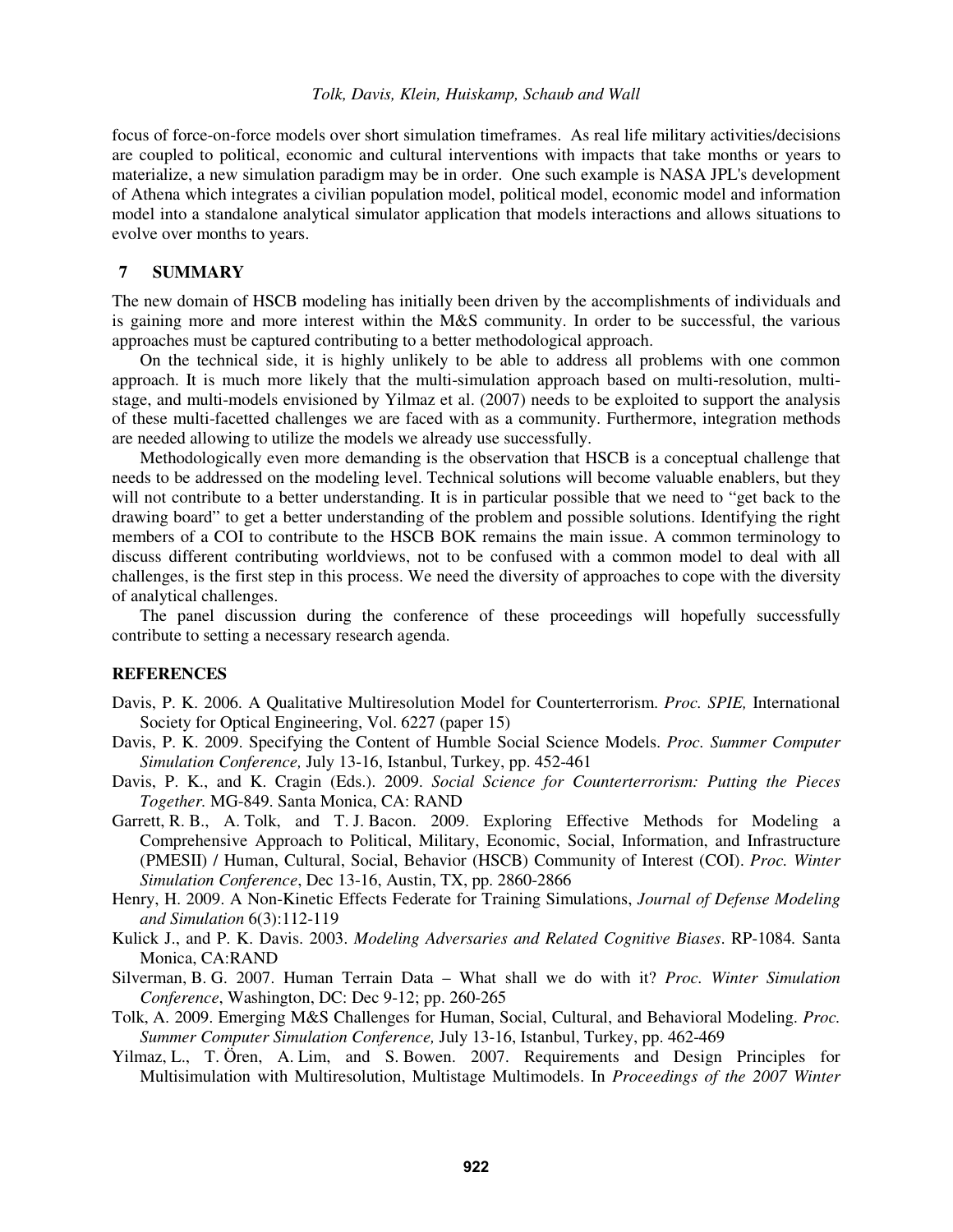*Simulation Conference*, eds. S. G. Henderson, B. Biller, M.-H Hsieh, J. Shortle, J. D. Tew, and R. R. Barton, 823-832. Piscataway, New Jersey: Institute of Electrical and Electronics Engineers, Inc.

# **AUTHORS' BIOGRAPHIES**

**ANDREAS TOLK** is an Associate Professor of Engineering Management and Systems Engineering at Old Dominion University. He is also affiliated with the Virginia Modeling Analysis and Simulation Center. He holds a M.S. and Ph.D. in Computer Science from the University of the Federal Armed Forces in Munich, Germany. He has published over 150 journal and conference papers, with more than 30 of them receiving honors and awards. His research focuses on developing mathematical models supporting M&S composability and system of systems engineering. Key areas of interest are deriving open standards from consistent mathematical models that are applicable to support intelligent systems as well as the integration of M&S applications into operational systems for decision support. His email address is <atolk@odu.edu>.

PAUL K. DAVIS is a senior principal researcher at RAND and a professor of policy analysis in the Pardee RAND Graduate School. He received his bachelor's degree from the University of Michigan and a Ph.D. in chemical physics from the Massachusetts Institute of Technology. He has been at RAND for many years, before which he was a senior executive in the Office of the Secretary of Defense. His research areas include strategic planning, decision science, and advanced methods of analysis and modeling (including conceptual modeling of social-science for counterterrorism and stabilization campaigns). His email is  $\langle$  pdavis@rand.org>.

**WIM HUISKAMP** is Chief Scientist Modelling, Simulation and Gaming in the M&S department at TNO Defence, Security and Safety in the Netherlands. He received a M.Sc. degree in Electrical Engineering from Twente University of Technology, The Netherlands. His research areas include system architecture, distributed real-time simulation and C2-Simulation interoperability problems. Wim acted as project lead for several national and international simulation (interoperability) projects and he leads TNO's research programme on Live, Virtual and Constructive Simulation, which is carried out on behalf of the Dutch MOD. Wim is a member of the NATO Modelling and Simulation Group (NMSG) and acted as member and chairman in several NMSG Technical Working groups. He is currently Chairman of the NMSG M&S Standards Subgroup (MS3) and is the liaison of the NMSG to the Simulation Interoperability Standards Organization (SISO). His email is  $\langle \text{win}, \text{huiskamp@tno}, \text{n1}\rangle$ .

**GARY L. KLEIN** received his BA in Psychology, and his PhD in cognitive social psychology. His work has focused on modeling how people acquire and use information. Currently, he leads a number of projects on using simulation models to improve decision makers' "option awareness" under deep uncertainty. He is part of MITRE's team providing systems engineering support to the Director, Defense Research and Engineering's HSCB program. He is the Senior Principal Scientist in cognitive science and artificial intelligence in the C2 Center at The MITRE Corporation. His email is <gklein@mitre.org>.

**HARALD SCHAUB** serves as the Head of Human Factors and Man-System-Integration Department for the IABG (Munich, Germany) and is Professor for Psychology and Methodology at Otto-Friedrich University (Germany). He holds a Ph.D. in Psychology from the University of Bamberg (1992). He works on the topics of Human Factors in Defense and Security, in particular on Job Analysis in Command and Control Systems, Human Factors/Human Failure Analysis, Cognitive Agents Modeling and Simulation, Operation Analysis, CD&E, psychological NCO/JDO-Capability, Assessment and Training . His e-mail is <schaub@iabg.de>.